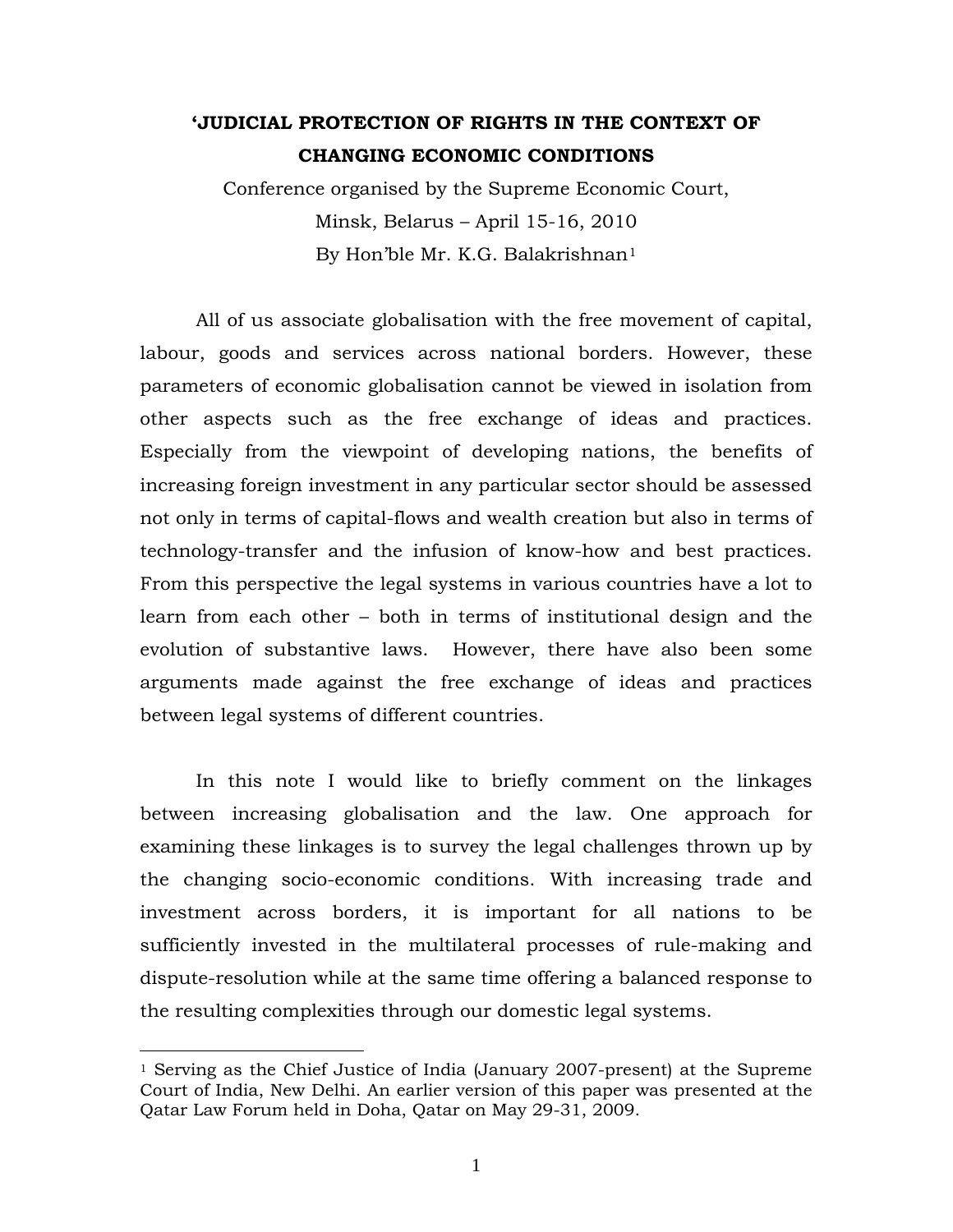The reverse linkage is of course the impact of globalisation on our respective legal systems. In the age of the internet and frequent international travel - judges, lawyers, academics and even law students from different countries have a lot of opportunities to interact, collaborate and learn from each other's experiences. In particular, I would like to comment on the growing importance of fields such as comparative constitutional law.

## **Legal challenges thrown up by the forces of globalisation**

Until a couple of years ago, much of discourse about the legal challenges arising out of economic globalisation was centred on the multilateral efforts to promote international trade and investment. In this regard, there has been considerable scholarship on the disputeresolution functions of the World Trade Organisation (WTO) as well as the role of arbitral institutions which facilitate dispute-resolution in the event of commercial disputes between private parties located in different national jurisdictions. There has also been some attention given to the settlement of investment disputes between foreign investors and host governments. Hence, themes such as international trade law and investment law have become quite prominent in legal exchanges.

However, the collapse of several financial institutions in recent times highlights the need for paying more attention to strengthening our domestic legal and regulatory systems before shifting the focus to multilateral negotiations and rule-making. In India, the retention of stringent governmental controls over the banking sector has mitigated the impact of the recession, but many export-dependent sectors have indeed faced some difficulties.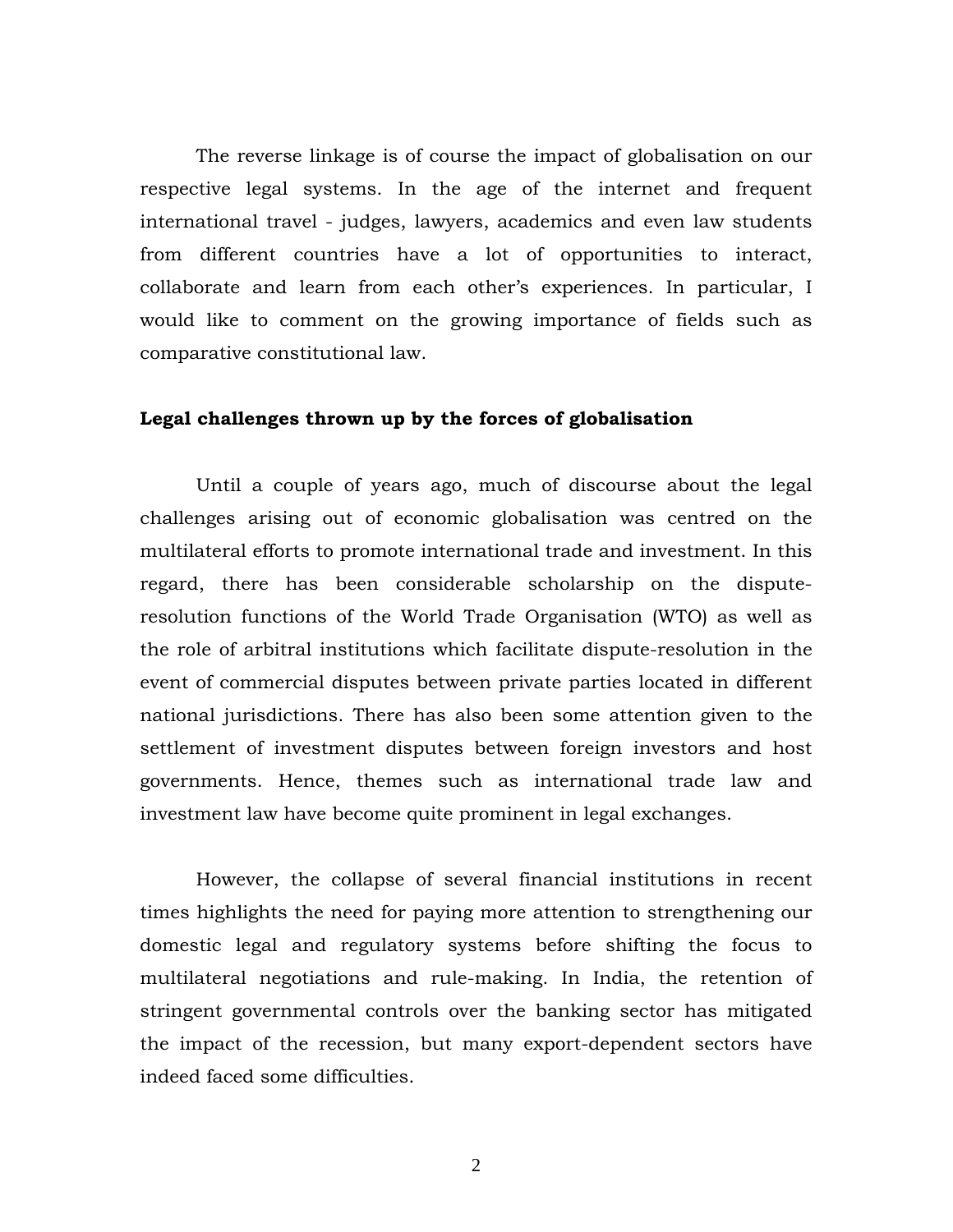For a country like ours where financial sector reforms began only in the 1990's, there is an obvious need to adopt a pragmatic approach towards international trade and investment. There is no doubt that the progressive lowering of restrictions on foreign investment and private enterprise has led to the expansion of several sectors such as banking, telecommunications, information technology, broadcast media and infrastructure among others. The inflow of foreign capital and firms in these sectors has undoubtedly created many jobs, shaped an environment of competition and increased the choices available to consumers. The expansion of these sectors has also created 'regulatory gaps' which have been addressed through the creation of independent regulatory agencies. The task of these independent regulatory agencies is to assist in the formation of policies and devise rules to ensure a fair balance between the interests of service-providers, consumers and the government. Several specialised tribunals have also been set-up for sectors such as telecom, securities regulation and competition law to expeditiously decide disputes relating to these areas.

However, there is no consistent correlation between the quantitative growth of foreign trade and investment on one hand and the indicators of social welfare and inclusive development on the other hand. Many economists have argued that the progressive financial sector reforms have only benefited the traditionally elite sections of society and that the 'trickle-down' benefits for the masses have been negligible. Some have even argued that the forces of economic globalisation have actually widened the existing socio-economic inequalities. A glaring symptom of the same is the rapidly increasing rates of migration between the rural areas and the urban centres. Cities such as Delhi, Mumbai, Bangalore and Hyderabad among others have grown exponentially on account of the expansion of the services sector, which creates both well-paying jobs for qualified professionals as well as low-end jobs in the informal sector.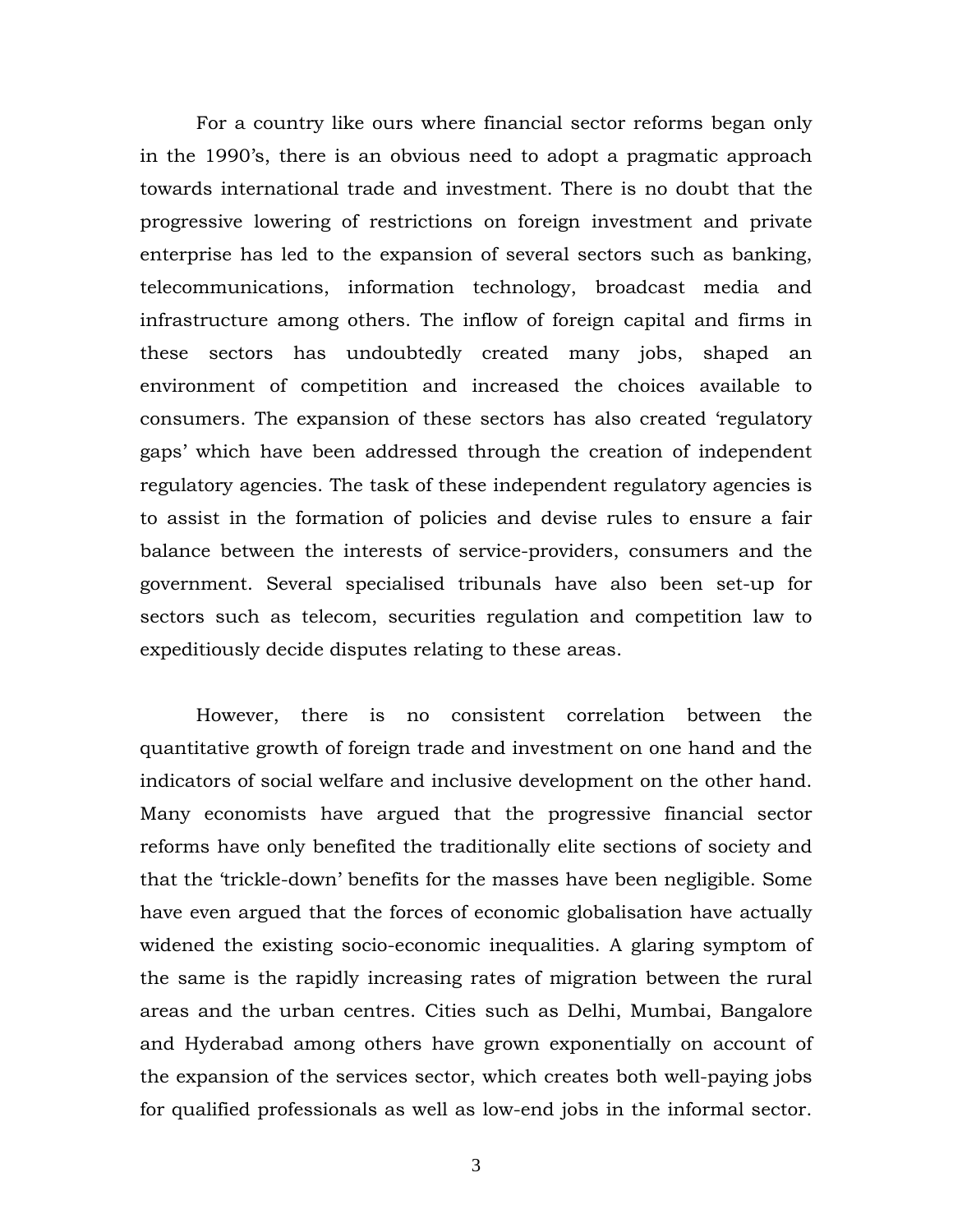Millions of people leave their country-side homes each year with the hope of better employment prospects. Instead many of them end-up living in even worse conditions in the cities where the infrastructure has not kept up with the rise in population. Our persistent failure to provide quality education and healthcare to a large part of our population further exacerbates the socio-economic inequalities in our society. There is a wide gap between the opportunities available to those who can speak the English language and operate computers as opposed to the rest of our people. Such inequity sometimes results in localised conflicts between the 'haves' and the 'have-nots', which are often re-inforced by traditional social divisions based on caste, religion and regionalism.<sup>[2](#page-3-0)</sup>

On account of such complex social realities, it becomes very difficult to gauge the substantive benefits of foreign trade and investment. In such a scenario the onus is on the government and the legal system to devise strategies for ensuring a more equitable distribution of the pie. It is the concern with the prospects for our agricultural exports in foreign markets, which has prompted India's vehement stand against the policy of export-subsidies given to farmers in some Western countries. There is no principled opposition to the reduction of tariffs and other trade barriers which will enable more foreign firms to trade in goods and services in India. However, Western governments should also be willing to reciprocate by removing the unfair advantages given to their respective agricultural sectors. If the same is done, Indian farmers will be able to improve their earnings from exports and the same will translate into meaningful development for our rural communities. Even though the negotiations at the WTO seem to have

<span id="page-3-0"></span><sup>2</sup> See generally: Surya Deva, 'Globalisation and its impact on the realisation of human rights – Indian perspective on a global canvas' in C. Raj Kumar and K. Chockalingam (eds.), *Human rights, Justice and Constitutional Empowerment* (New Delhi: Oxford University Press, 2007) at pp. 237-263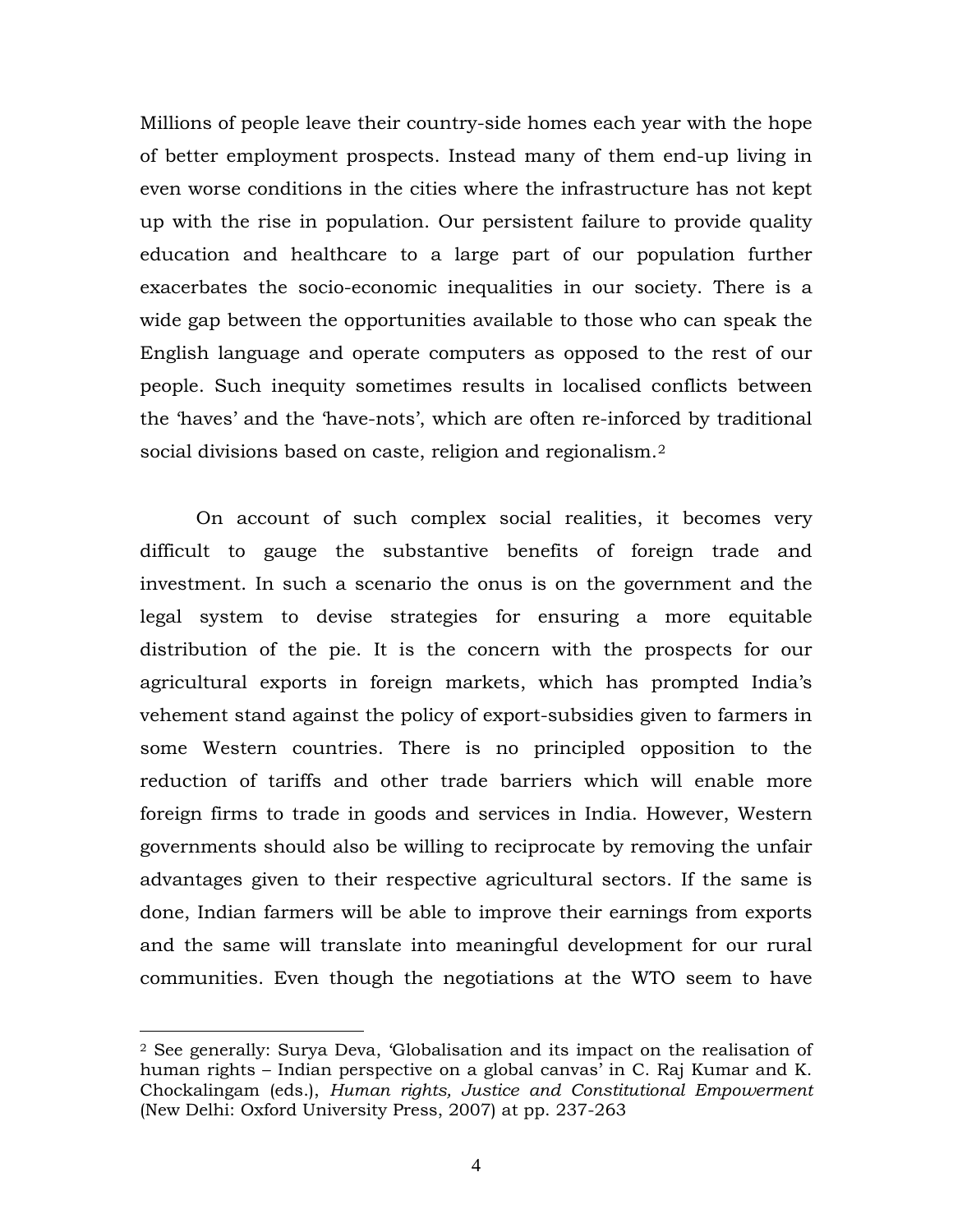been stalled at the moment, there is no ambiguity about the merits of free trade. The only condition is that both the developed and developing nations should be equally committed to the reduction of trade barriers.

The construction of several large infrastructural projects as well as increasing investment in sectors such as steel manufacturing and mining has also created several legal complications. Especially in forested areas populated by tribal communities, several disputes have arisen from forcible land-acquisition. Sometimes companies take advantage of the lack of awareness and bargaining power on part of tribal communities to displace them from their traditional lands. In the fact the use of deception and coercion to displace local communities from their lands is a practice that can be traced back to the colonial period. Such disputes that involve questions of adequate compensation, rehabilitation and even environmental protection in some cases – are amongst the foremost challenges for the Indian legal system today. Policy-makers and judges are frequently called upon to walk a tightrope between the competing interests of promoting economic growth and protecting the rights of local communities. Even though the state exercises 'eminent domain' over land and natural resources, sometimes it is not appropriate to rely on utilitarian considerations to decide disputes involving the same. Due weightage must be given to the customary rights as well as the 'right to livelihood' of local communities, even if the same results in the loss of some investment opportunities.

Another area which requires rigorous analysis and interventions in India's domestic legal system is that of corporate governance standards and bankruptcy protection. Reports of accounting fraud in some leading companies have drawn attention to aspects such as the role of directors who serve on the board of publicly-held companies as well as the need to ensure independence on part of firms which perform auditing and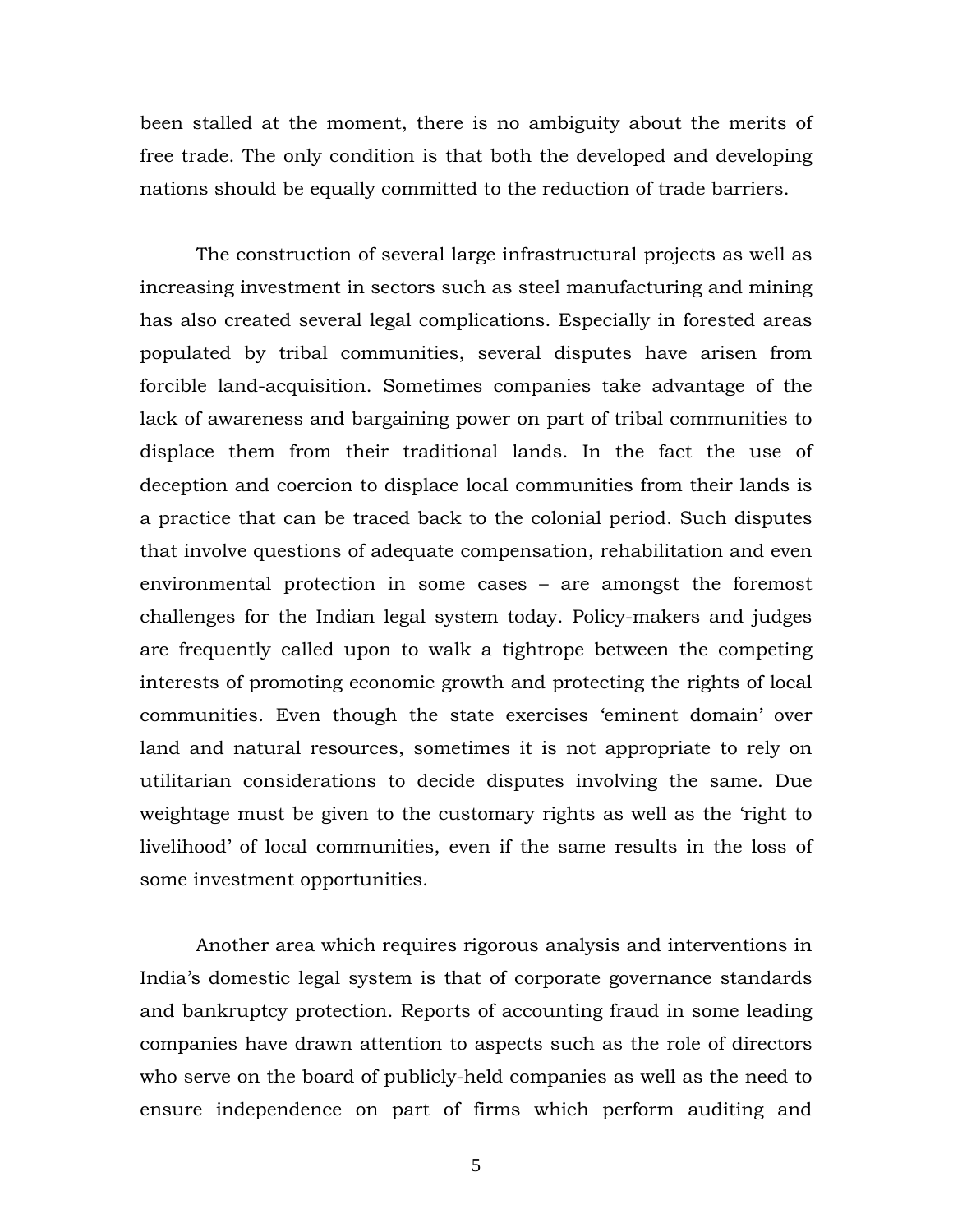accounting functions for such companies. The separation between ownership and control is a characteristic feature of modern corporations, and hence their functions are dominated by the managers instead of the shareholders. In the pursuit of profits, the managers often make shortsighted decisions which prove to be detrimental to the interests of shareholders, employees and consumers. In such cases, there is a governmental interest in regulating the functions of business entities through robust disclosure norms. There is also an urgent need for large publicly-held corporations to realise that they are accountable not only to their shareholders and creditors but to several other stakeholders in society.

In the context of encouraging foreign investment and cross-border trade, the devices of Bilateral Investment treaties (BITs) and Free Trade Agreements (FTAs) are now being routinely used to safeguard the interests of firms which invest in foreign countries. Such treaties lay down obligations on part of host governments to ensure 'fair and equitable' treatment for foreign investors, favourable tax and regulatory schemes as well as safeguards against unjust expropriation. However, economists such as Joseph Stiglitz (2007) have made the point that sometimes the governments of developing nations accept unfavourable terms in these investment treaties on account of desperation to attract foreign investment.[3](#page-5-0) While investors seek protections against unanticipated contingencies, they rarely undertake commitments to contribute to equitable development in the host country. Furthermore, treaties concerning trade and investment tend to be negotiated in an environment of secrecy with limited public participation. Critics also

<span id="page-5-0"></span><sup>3</sup> Refer: Joseph E. Stiglitz, 'Ninth Annual Grotius Lecture 2007 - Regulating Multi-national corporations: Towards principles of cross-border frameworks in a globalizing world – balancing rights with responsibilities', 23 *American University International Law Review* (2008), pp. 451-558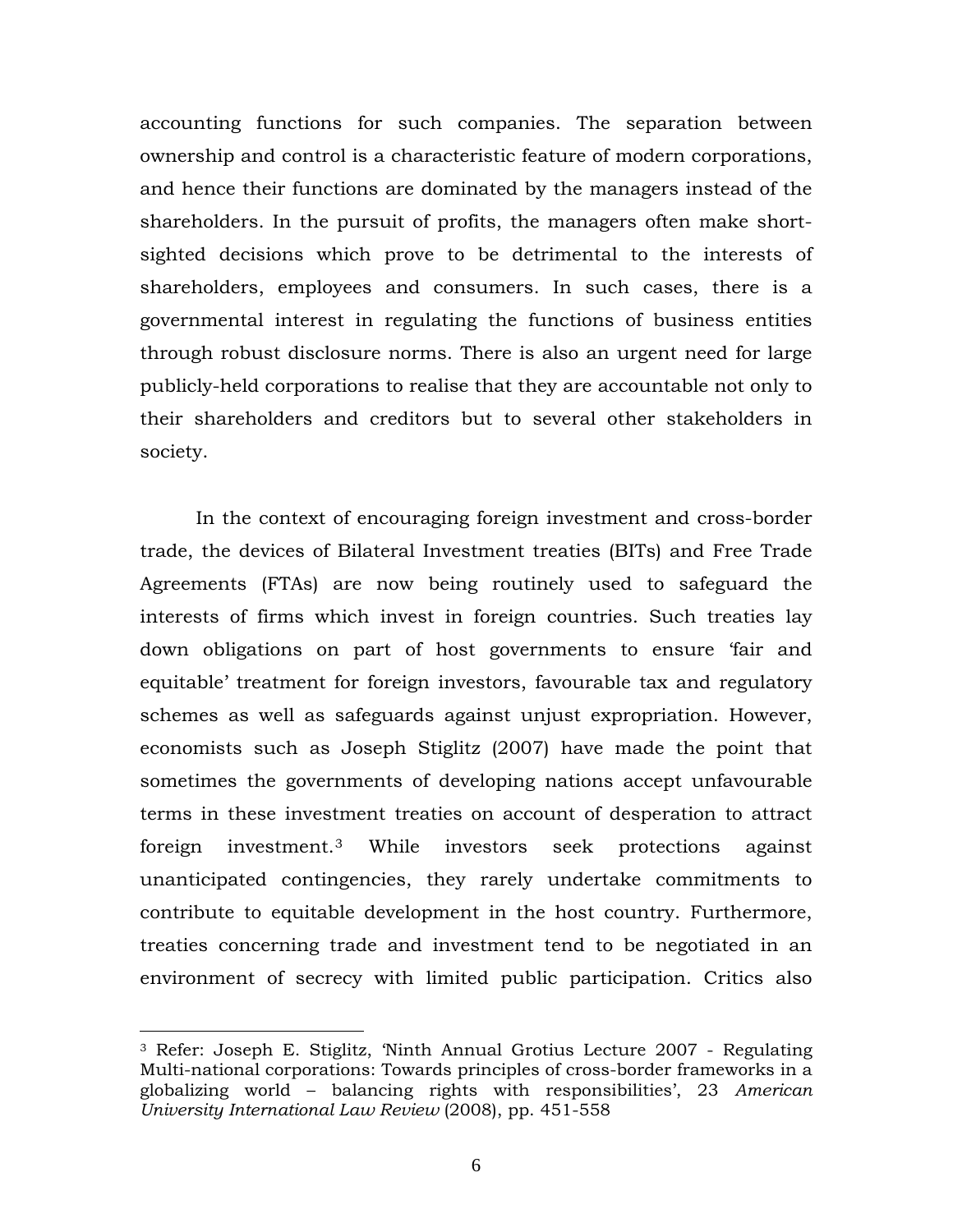point to the fact that investment disputes between national governments and foreign firms are resolved through methods resembling commercial arbitration, where the orientation of arbitrators from the developed world are often incompatible with the needs and constraints of host governments in developing nations.

While each of the above-mentioned issues merits a substantive discussion, I felt it was necessary to draw attention to them. The lesson that all of us can conclusively learn from the tumultuous events of the past two years or so is that while the belief in free markets may be well placed, there is an equally important role for governmental intervention in our respective economies. Extreme viewpoints favouring marketfundamentalism on one hand and governmental control on the other hand, will not help us in arriving at constructive solutions. In these uncertain times, it is incumbent upon Courts and regulatory agencies to embody the voice of reason, accommodation and compromise.

## **The impact of globalisation on legal systems**

The functioning of our legal systems is also being continuously reshaped by the various socio-economic parameters of globalisation. For instance, reliance on foreign decisions is necessary in certain categories of appellate litigation and adjudication. For instance in litigation pertaining to cross-border business dealings as well as family-related disputes, the actual location of the parties in different jurisdictions makes it necessary to cite and discuss foreign statutes and decisions. Hence, domestic courts are called on to engage with foreign legal materials in fields such as 'Conflict of Laws' where they are required to rule on aspects such as proper jurisdiction and choice of law as well as recognition and enforcement of foreign decrees and arbitral awards. Furthermore, domestic courts are also required to look into the text and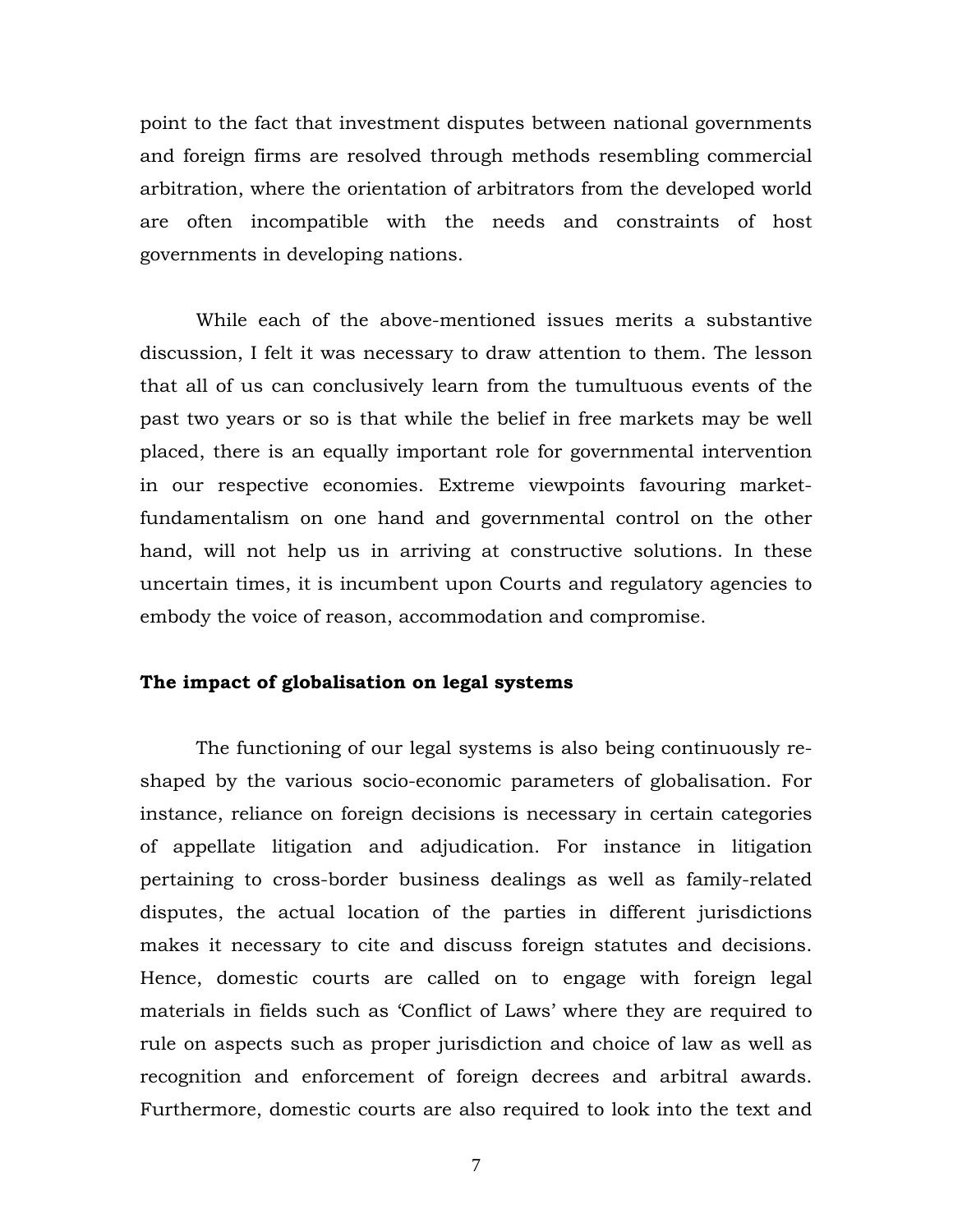interpretations of international instruments (i.e. treaties, conventions, declarations) if their respective countries are parties to the same. However, the room for debate arises with respect to the citation of foreign precedents for deciding cases where they may not be enough guidance or clarity in domestic law. This trend has provoked some people to oppose reliance on foreign law, especially in cases that involve difficult questions of constitutional interpretation.

All of us will readily agree that constitutional systems in several countries, especially those belonging to the common-law tradition have been routinely relying on doctrines and judicial precedents from each other. The early years of the United Nations system coincided with a period that saw decolonisation in most parts of Asia and Africa. During this period, many new Constitutions incorporated mutually similar provisions by drawing from ideas embedded in international instruments such as the *United Nations Charter* and the *Universal Declaration of Human Rights (UDHR)*. *The European Convention on the Protection of Human Rights and Fundamental Freedoms (ECHR)* which was adopted in 1953 also became a source for doctrinal borrowing by the emerging constitutional systems. In later years the provisions of the *International Covenant on Civil Political Rights (ICCPR)* and the *International Covenant on Economic, Social and Cultural Rights (ICESCR)* have also emerged as reference-points for such constitutional borrowing.[4](#page-7-0) Much of this constitutional transplantation that has taken place through the means of international instruments has also exported certain distinct features of the United States Constitution – such as a bill of rights, 'judicial review' over legislation and limits placed on governmental power through ideas such as 'equal protection before the law' and the guarantee of

<span id="page-7-0"></span><sup>4</sup> See generally: Bruce Ackerman, 'The Rise of World Constitutionalism', 83 *University of Virginia Law Review* 771-797 (1997)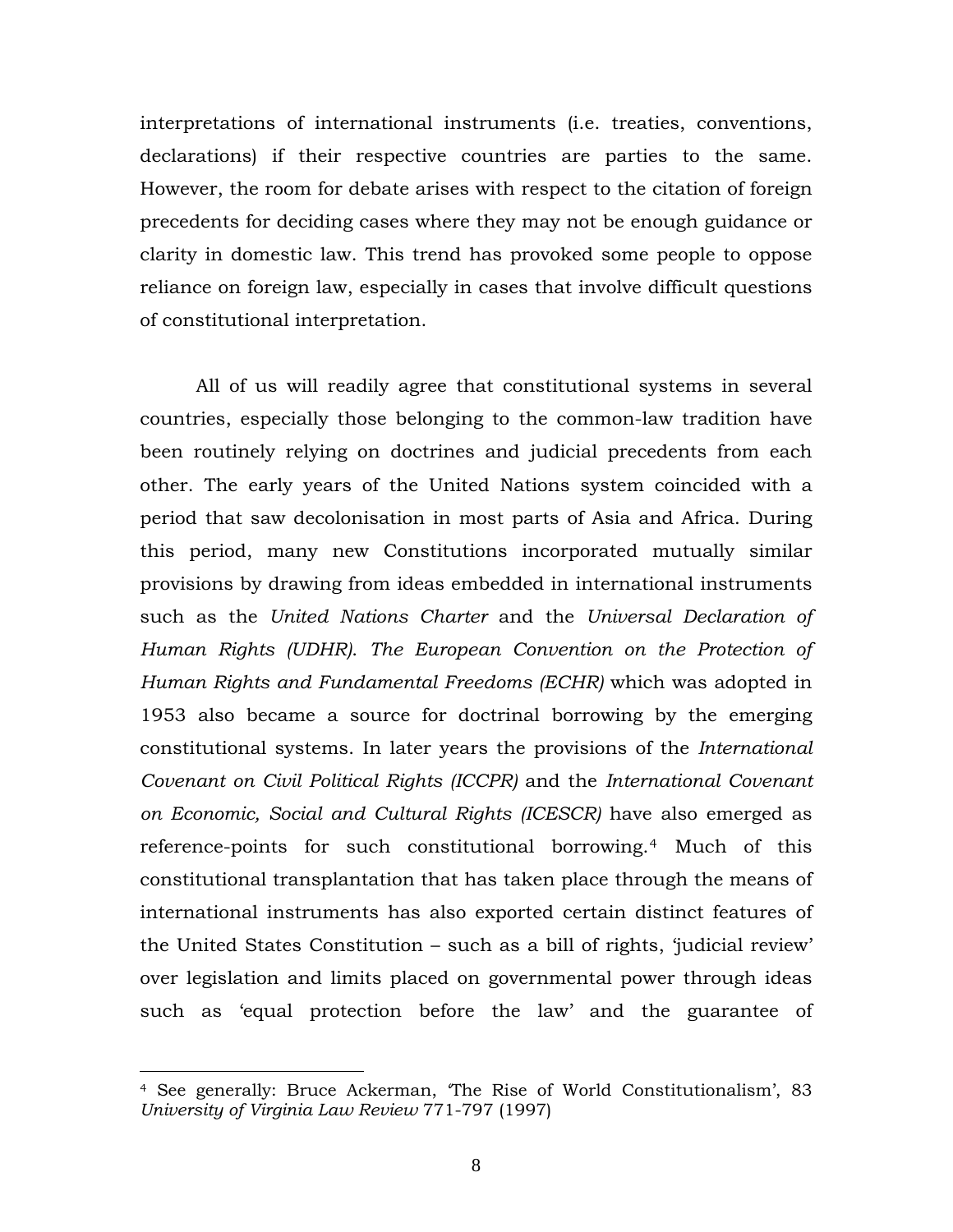'substantive due process'. It is only natural that the newly created constitutional systems have sought to learn from long-established ones.

While this transplantation was self-evident in the cases of most newly liberated countries in Asia and Africa, the Soviet-led bloc followed a divergent path by prioritizing collective socio-economic objectives over civil-political rights. Since the 1990's, the dismantling of communist rule in the former USSR and Eastern Europe has prompted a new wave of constitutionalism, with several countries adopting written constitutions that provide for justiciable civil-political rights.[5](#page-8-0)

In recent years, the decisions of Constitutional Courts in jurisdictions such as South Africa, Canada, New Zealand and India have become the primary catalyst behind the growing importance of comparative constitutional law. In these jurisdictions, reliance on foreign precedents has become commonplace in public law litigation.[6](#page-8-1) American academic Anne-Marie Slaughter used the expression 'transjudicial communication' to describe this trend. In a much-cited article published in 1994,[7](#page-8-2) she described three different ways through which foreign precedents are considered – namely:

<span id="page-8-0"></span><sup>5</sup> See generally: Clair L'Hereux-Dube, 'Human Rights: A worldwide dialogue' in B.N. Kirpal et. al. (eds.), *Supreme but not Infallible- Essays in Honour of the Supreme Court of India* (New Delhi: Oxford University Press, 2000) at pp. 214- 231

<span id="page-8-1"></span><sup>6</sup> See generally: Mark Tushnet, 'The possibilities of Comparative Constitutional Law', 108 *Yale Law Journal* 1225 (1999); Sujit Chaudhary, 'Globalisation in search of justification: Toward a theory of Comparative Constitutional Interpretation', 74 *Indiana Law Journal* 819 (1999); Martha Nussbaum, 'Introduction to Comparative Constitutionalism', 3 *Chicago Journal of International Law* 429 (2002)

<span id="page-8-2"></span><sup>7</sup> See: Anne-Marie Slaughter, 'The typology of transjudicial communication', 29 *University of Richmond Law Review* 99-137 (1994)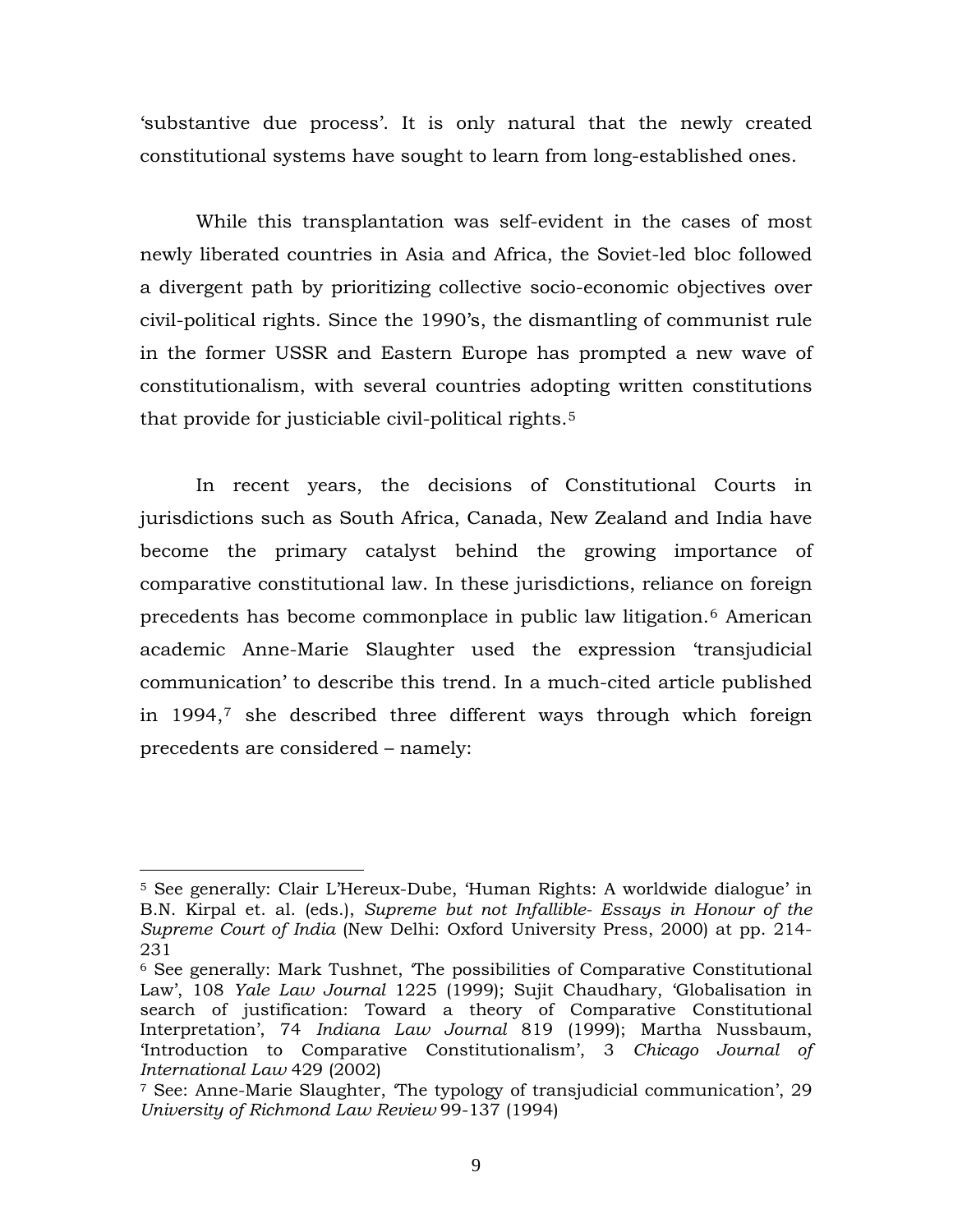- Firstly, through *'vertical'* means, i.e. when domestic courts refer to the decisions of international adjudicatory institutions, irrespective of whether their countries are parties to the international instrument under which the said adjudicatory institution functions. For example, the decisions of the European Court of Human Rights (ECHR) and European Court of Justice (ECJ) have been extensively cited by courts in several non-EU countries as well. This also opens up the possibility of domestic courts relying on the decisions of other supranational bodies in the future.
- Secondly, through *'horizontal'* means, i.e. when a domestic court looks to precedents from other national jurisdictions to interpret its own laws. In common law jurisdictions where the doctrine of 'stare decisis' is followed, such comparative analysis is considered especially useful in relatively newer constitutional systems which are yet to develop a substantial body of case-law. For example, the Constitutional Courts set up in Canada and South Africa have frequently cited foreign precedents to interpret the bill of rights in their respective legal systems. Comparative analysis is also a useful strategy to decide hard constitutional cases, where insights from foreign jurisdictions may insert a fresh line of thinking.
- Thirdly, through *'mixed vertical-horizontal'* means i.e. when a domestic court may cite the decision of a foreign court on the interpretation of obligations applicable to both jurisdictions under an international instrument. For example, Courts in several European countries freely cite each other's decisions that deal with the interpretation of the growing body of European Community (EC) law. It is reasoned that if judges can directly refer to applicable international obligations, they should also be free to refer to the understanding and application of the same in other national jurisdictions.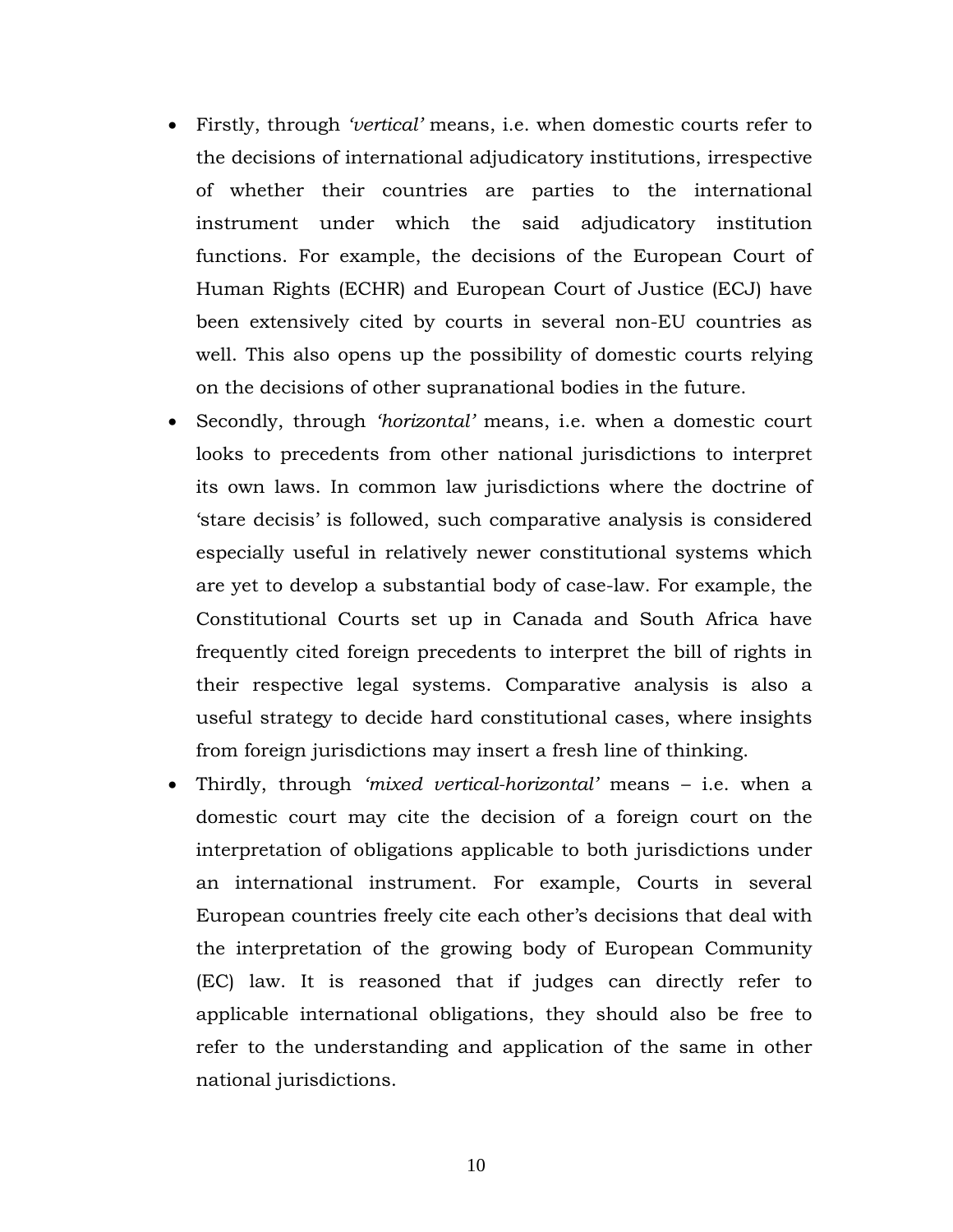In examining these three means of 'transjudicial communication' one can easily discern that references to foreign law contemplate both international and comparative law. We must also take note of the various structural factors that have encouraged the growth of such 'transjudicial communication'.

With the ever-expanding scope of international human rights norms and the role of international institutions dealing with disparate issues such as trade liberalisation, climate change, war crimes, law of the sea and cross-border investment disputes among others, there is a concomitant trend towards convergence in the domestic constitutional law of different countries. In this era of globalization of legal standards, there is no reason to suppress the judicial dialogue between different legal systems which build on similar values and principles.<sup>[8](#page-10-0)</sup>

Another factor which sows the seeds for more 'transjudicial communication' is the increasing internationalisation of legal education. For instance, I have been made to understand that the leading law schools in Europe as well as the United States are increasingly drawing students from more and more countries, especially for postgraduate and research courses. The diversity in the classroom contributes to crossfertilisation of ideas between individuals belonging to different jurisdictions. When students who have benefited from foreign education take up careers in their respective country's bar and judiciary, they bring in the ideas imbibed during their education.

<span id="page-10-0"></span><sup>8</sup> See: Vicki Jackson, 'Constitutions as 'Living Trees'? Comparative Constitutional Law and interpretive metaphors', 75 *Fordham Law Review* 921 (November 2006)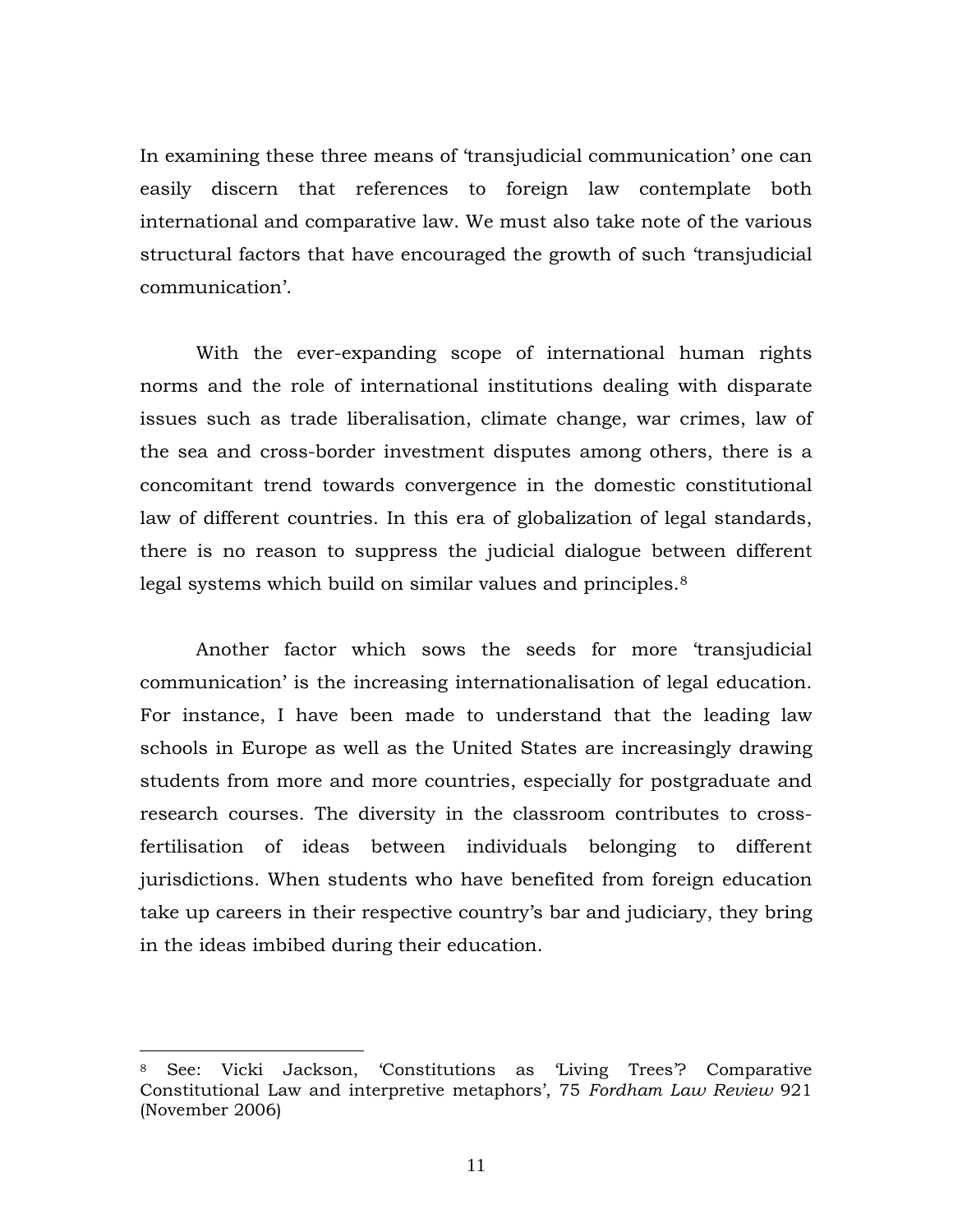Access to foreign legal materials has become much easier on account of the development of information and communication technology. To take the example of India where until a few years ago subscriptions to foreign law reports and law reviews were quite expensive and hence beyond the reach of most judges, practitioners and educational institutions. However, the growth of the internet has radically changed the picture. The decisions of most Constitutional Courts are uploaded on freely accessible websites, hence enabling easy access all over the world. Furthermore, commercial online databases such as LexisNexis and Westlaw among others have ensured that judges, practitioners and law students all over the world can readily browse through materials from several jurisdictions. Such easy access to international and comparative materials has also been the key factor behind the emergence of internationally competitive commercial law firms and Legal Process Outsourcing (LPO) operations in India.

The ever-increasing person-to-person contacts between judges, lawyers and academics from different jurisdictions have been the most important catalyst for 'transjudicial communication'. This takes place in the form of personal meetings, judicial colloquia and conferences such as the present one which can be devoted to practice areas as well as academic discussions.

While there are numerous examples of such person-to-person interactions in the past, a notable example was that of an initiative taken by the Commonwealth Secretariat in association with INTERIGHTS (International Centre for the Legal Protection of Human Rights). In February 1988, the first Commonwealth judicial colloquium held in Bangalore was attended by several eminent judges from different countries – among them being Justice P.N. Bhagwati, Justice Michael Kirby, Lord Lester, Justice Mohammed Haleem and Justice Ruth Bader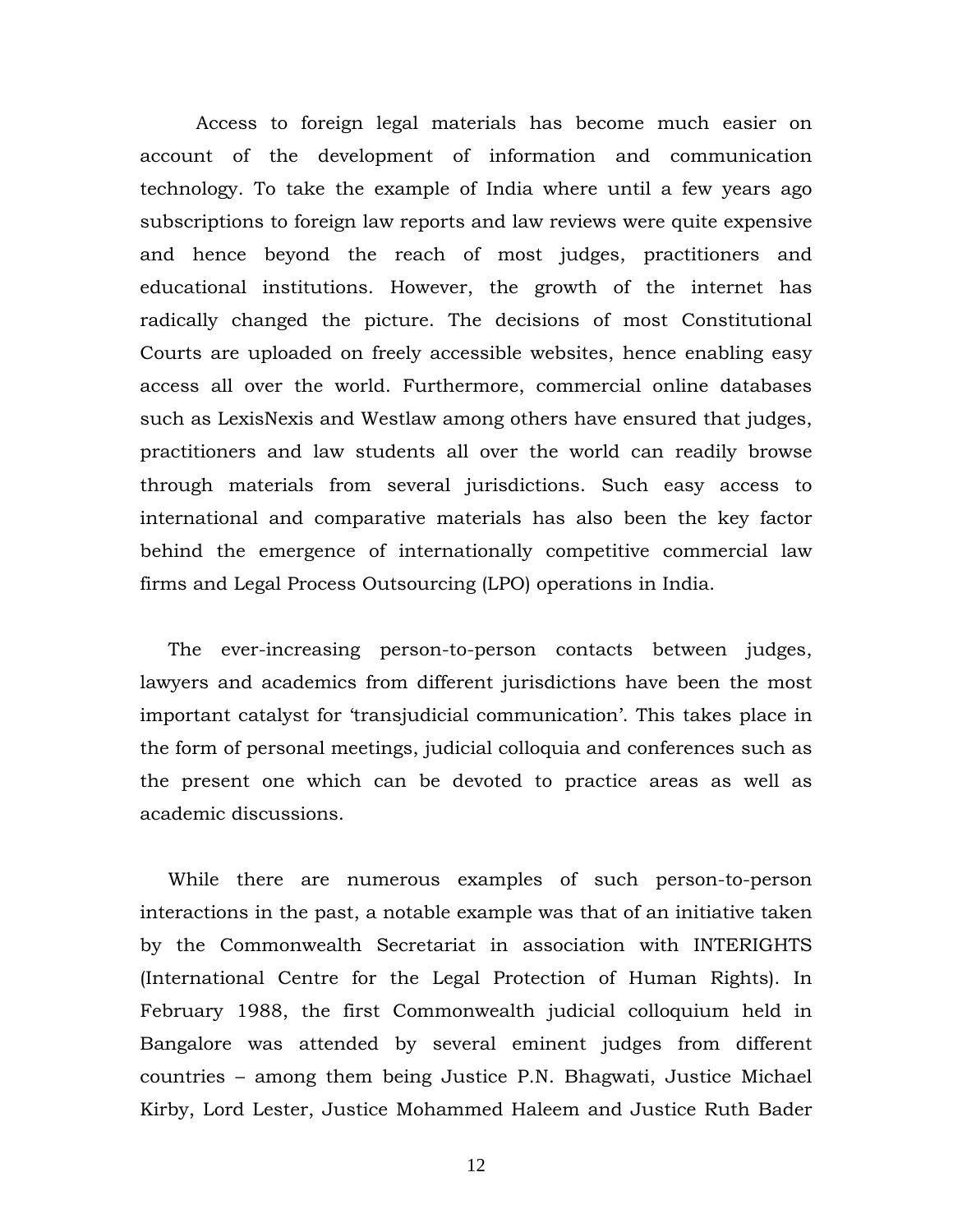Ginsburg. That colloquium resulted in the declaration of the *Bangalore Principles* which deal with how national courts should absorb international law to fill existing gaps and address uncertainties in domestic law.[9](#page-12-0) Special emphasis was laid on the handling of unenumerated norms so as to strengthen the 'rule of law' and constitutional governance. In December 1998, the Commonwealth Judicial Colloquium on the *'Domestic Application of International Human Rights norms'* was again held in Bangalore. The participants affirmed their commitment to the principles that had been declared in the 1988 colloquium as well as the deliberations in colloquia held in different commonwealth countries in subsequent years.[10](#page-12-1) It may be useful to refer to the first principle which was part of the restatement and further development of the 1988 principles:

*"1. Fundamental human rights and freedoms are universal. They find expression in constitutional and legal systems throughout the world; they are anchored in the international human rights codes to which all genuinely democratic states adhere; their meaning is illuminated by a rich body of case law, both international and national."* 

Despite considerable opposition from various quarters, the *Bangalore principles* have gradually found wide acceptance with judges in many jurisdictions looking towards the growing body of international human rights law to streamline their domestic laws. This also creates compelling reasons for constitutional courts in different jurisdictions to look to each

<span id="page-12-0"></span><sup>9</sup> The text of the principles has been reproduced in: Michael Kirby, 'Domestic Implementation of International human rights norms', 1999 *Australian Journal of Human Rights* 27

<span id="page-12-1"></span><sup>10</sup> The subsequent Commonwealth judicial colloquia were held in Harare, Zimbabwe (1989); in Banjul, The Gambia (1990); in Abuja, Nigeria (1991); in Balliol College, Oxford, England (1992); in Bloemfontein, South Africa (1993); and in Georgetown, Guyana (1996). Refer: Lord Lester of Herne Hill, 'The challenge of Bangalore – Making human rights a practical reality', 3 *European Human Rights Law Review* 273-292 (1999)